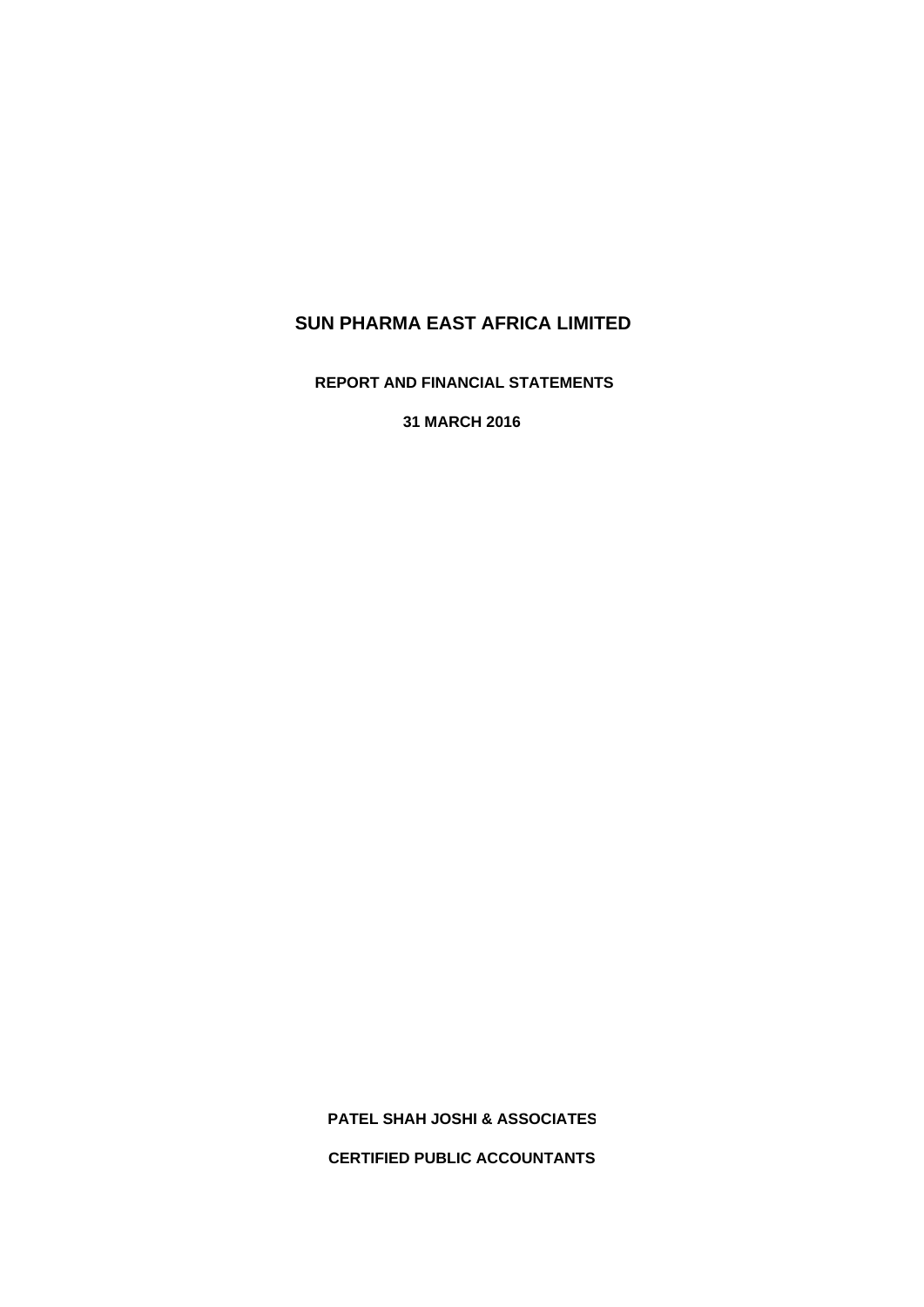# **REPORT AND FINANCIAL STATEMENTS - 31 MARCH 2016**

| <b>CONTENTS</b>                                            | <b>PAGES</b>   |
|------------------------------------------------------------|----------------|
| Directors and other particulars                            | 1              |
| Report of the directors                                    | 2              |
| Statement of directors' responsibilities                   | 3              |
| Independent auditors' report                               | 4              |
| Statement of profit or loss and other comprehensive income | 5              |
| Statement of financial position                            | 6              |
| Statement of changes in equity                             | $\overline{7}$ |
| Statement of cash flows                                    | 8              |
| Accounting policies and notes to the financial statements  | $9 - 16$       |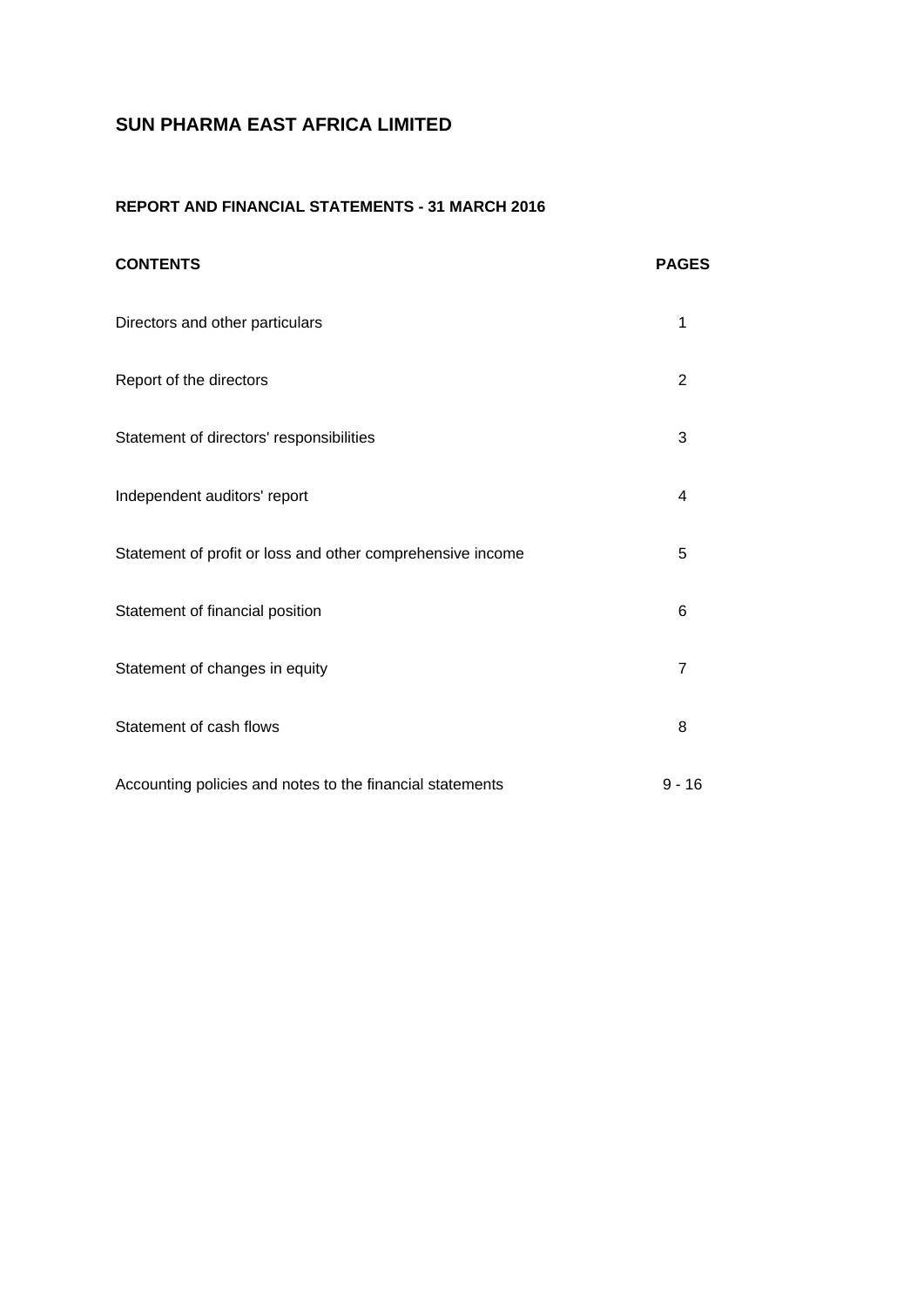# **DIRECTORS AND OTHER PARTICULARS - 31 MARCH 2016**

| <b>DIRECTORS</b>            | <b>Thomas Kurusinkal Antony</b>                                                                                  |
|-----------------------------|------------------------------------------------------------------------------------------------------------------|
|                             | Rajesh Kushalchand Shah                                                                                          |
| <b>REGISTERED OFFICE</b>    | Plot No. L R 209/13257/1<br>3rd Floor, Centre Point<br>Parklands Road<br>P O Box 41684 - 00100<br><b>NAIROBI</b> |
| <b>SECRETARY</b>            | P V R Rao CPA(K), CPS(K)<br>P O Box 41684 - 00100<br><b>NAIROBI</b>                                              |
| <b>INDEPENDENT AUDITORS</b> | Patel Shah Joshi & Associates<br><b>Certified Public Accountants</b><br>P O Box 41684 - 00100<br><b>NAIROBI</b>  |
| <b>BANKER</b>               | <b>Diamond Trust Bank</b><br><b>Cross Road Branch</b><br>P O Box 28575 - 00100<br><b>NAIROBI</b>                 |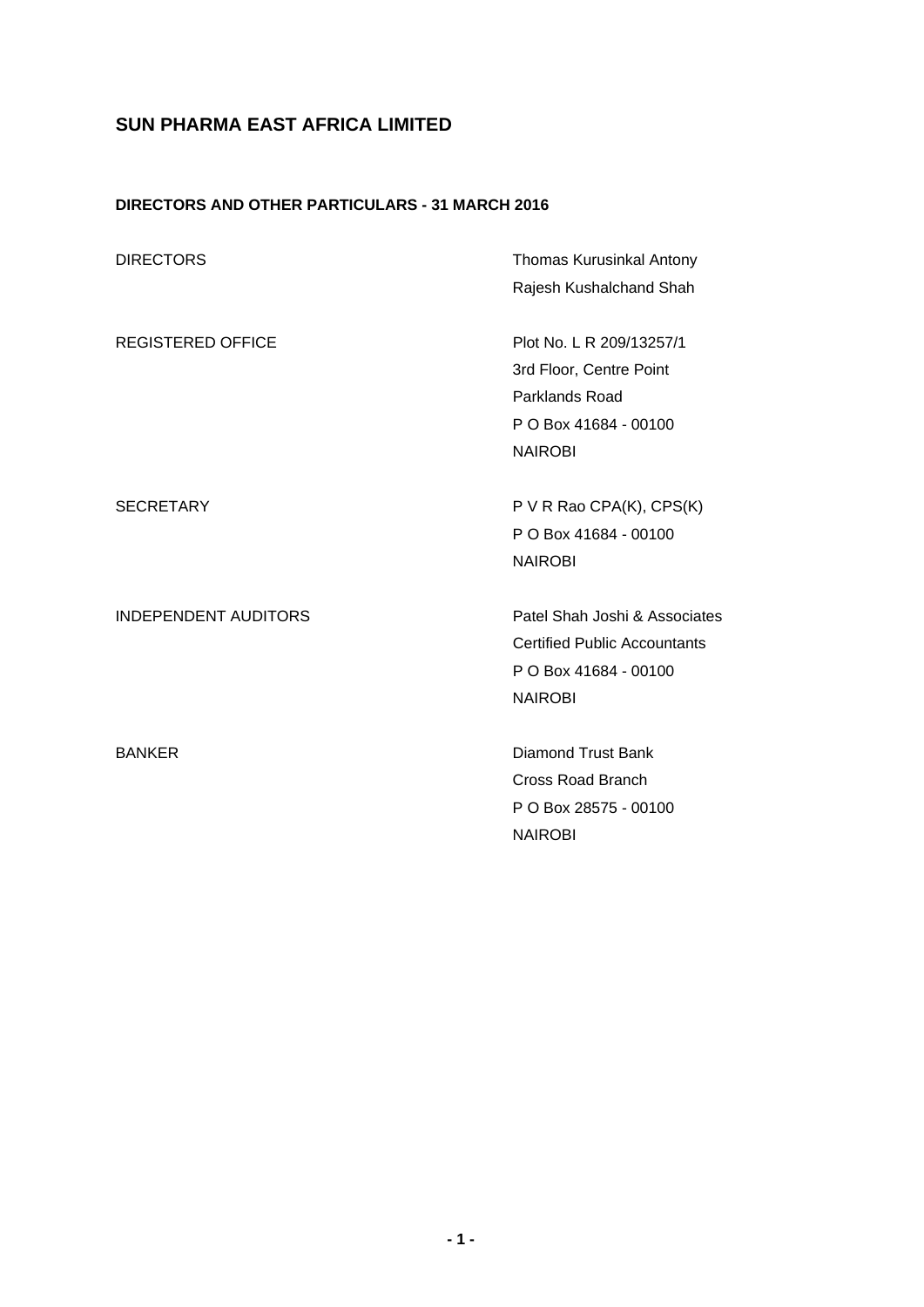# **REPORT OF THE DIRECTORS**

The directors have pleasure in presenting their first report together with the audited financial statements of the company for the year ended 31 March 2016.

## **PRINCIPAL ACTIVITY**

The main activity of the company is distributing pharmaceutical products, medical devices and/or biotechnology products.

#### **RESULTS**

The loss for the year amounting to K Sh 53,143,081 (2014: 975,078) has been adjusted to the revenue reserves.

#### **DIVIDEND**

The directors do not recommend the payment of any dividend for the year under review.

#### **DIRECTORS**

All present directors continue in office in the ensuing year.

## **INDEPENDENT AUDITORS**

Messrs Patel Shah Joshi & Associates are eligible for re-appointment as independent auditors in accordance with Section 159 (2) of the Companies Act.

## **ON BEHALF OF THE BOARD**

**DIRECTOR**

**\_\_\_\_\_\_\_\_\_\_\_\_\_\_\_**

**NAIROBI Date: \_\_\_\_\_\_\_\_\_\_\_\_\_\_\_**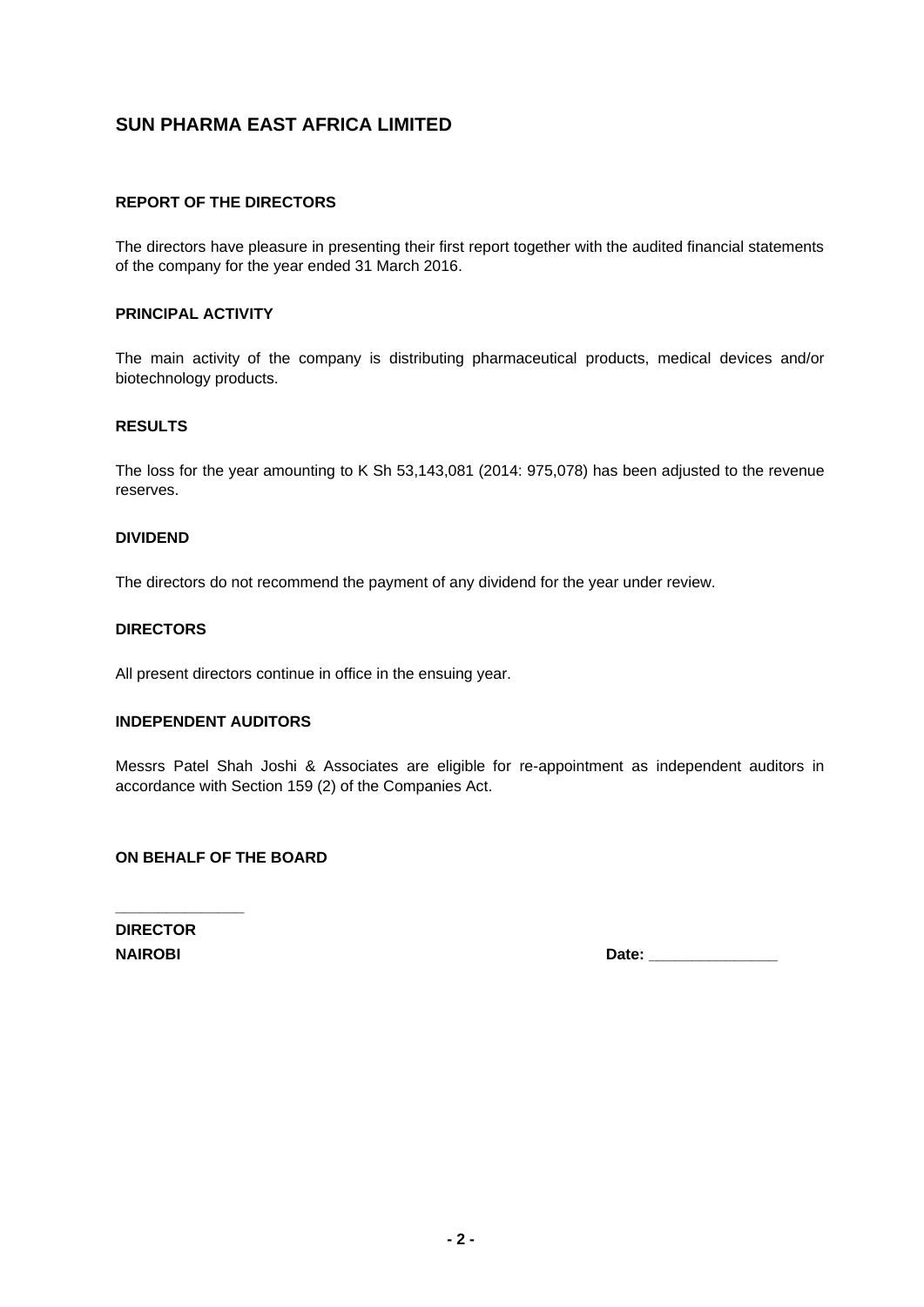# **STATEMENT OF DIRECTORS' RESPONSIBILITIES FOR THE YEAR ENDED 31 MARCH 2016**

The Companies Act requires the directors to prepare financial statements for each financial year, which give a true and fair view of the state of affairs of the company as at the end of the financial year and of the operating results of the company. It also requires the directors to ensure that the company keep proper accounting records which disclose with reasonable accuracy at any time the financial position of the company. They are also responsible for safeguarding the assets of the company.

The directors accept responsibility for the financial statements, which have been prepared using appropriate accounting policies supported by reasonable and prudent judgments and estimates, in conformity with International Financial Reporting Standards and in the manner required by the Companies Act. The directors are of the opinion that the financial statements give a true and fair view of the state of financial affairs of the company and of its operating results.

The directors further accept responsibility for the maintenance of accounting records which may be relied upon in the preparation of these financial statements, as well as adequate systems on internal financial control.

Nothing has come to the attention of the directors to indicate that the company will not remain a going concern for at least the next twelve months from the date of this statement.

\_\_\_\_\_\_\_\_\_\_\_\_\_\_\_\_\_\_\_\_ \_\_\_\_\_\_\_\_\_\_\_\_\_\_\_\_\_\_\_\_

**Director Director** 

Date: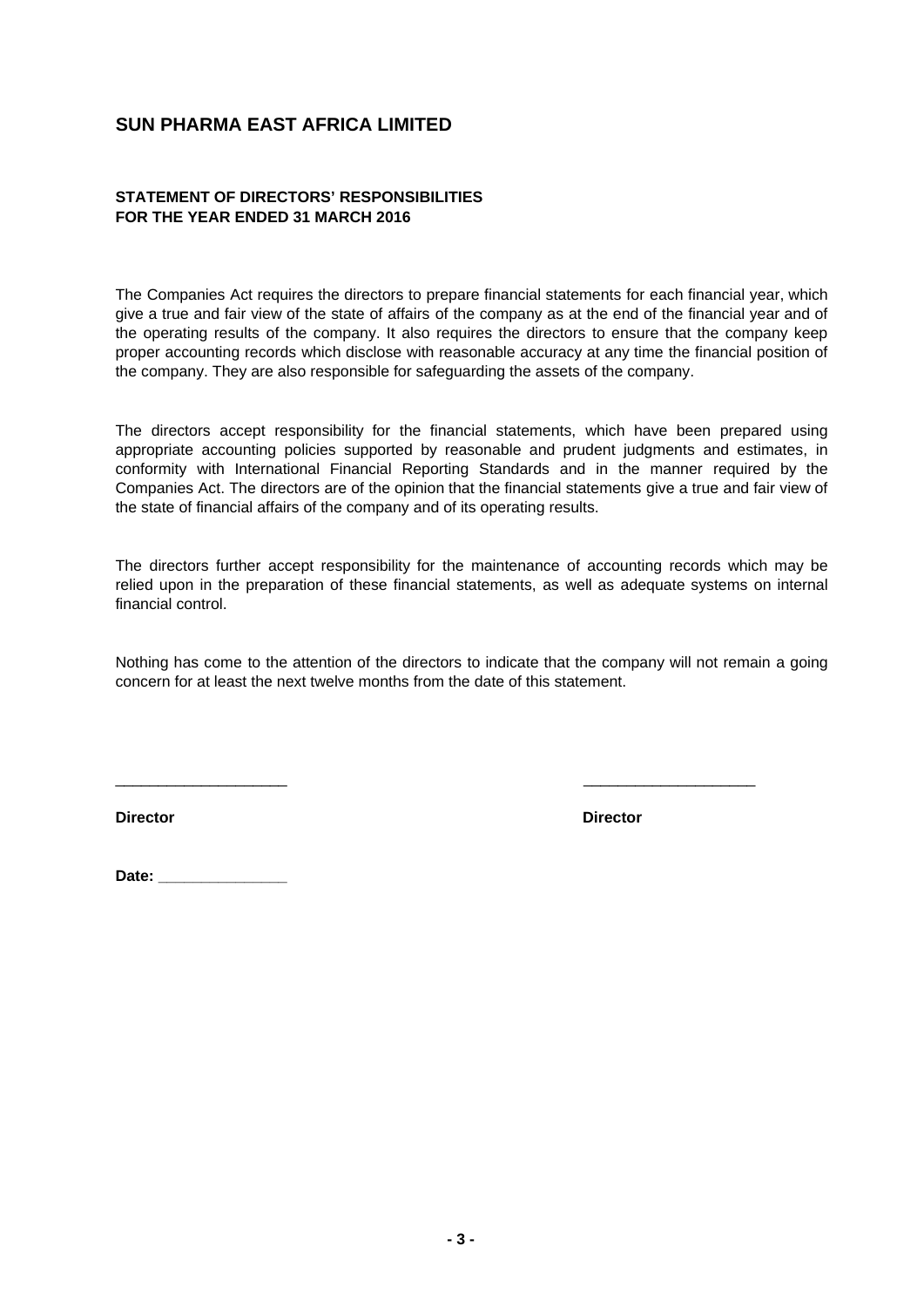# **INDEPENDENT AUDITORS' REPORT TO THE MEMBERS OF SUN PHARMA EAST AFRICA LIMITED**

## **Report on the Financial Statements**

We have audited the accompanying financial statements of the company set out on pages 5 to16. These financial statements comprise the statement of financial position as at 31 March 2016, the statement of profit or loss and other comprehensive income, statement of changes in equity and statement of cash flows for the year then ended and a summary of significant accounting policies and other explanatory notes.

#### **Directors' Responsibility for the Financial Statements**

The directors are responsible for the preparation and fair presentation of these financial statements in accordance with International Financial Reporting Standards and with the requirements of the Kenyan Companies Act. This responsibility includes: designing, implementing and maintaining internal control relevant to the preparation and fair presentation of financial statements that are free from material misstatements, whether due to error or fraud; selecting and applying appropriate accounting policies; and making accounting estimates that are reasonable in the circumstances.

#### **Auditor's Responsibility**

Our responsibility is to express an independent opinion on the financial statements based on our audit. We conducted our audit in accordance with International Standards on Auditing. Those standards require that we plan and perform the audit to obtain reasonable assurance about whether the financial statements are free from material misstatement. An audit involves performing procedures to obtain audit evidence about the amounts and disclosures in the financial statements. The procedures selected depend on the auditor's judgment, including the assessments of the risks of material misstatement of the financial statements, whether due to error or fraud. An audit includes evaluating the appropriateness of accounting policies used and the reasonableness of the accounting estimates made by the directors, as well as evaluating the overall presentation of the financial statements. We believe that the audit evidence we have obtained is sufficient and appropriate to provide a basis for our audit opinion.

#### **Opinion**

In our opinion, the financial statements give a true and fair view of the financial position of the company as at **31 March 2016** and of its financial performance and cash flows for the year then ended in accordance with International Financial Reporting Standards and the Kenyan Companies Act.

#### **Report required under Kenyan Companies Act**

We have obtained all the information and explanations which to the best of our knowledge and belief were necessary for the purposes of our audit. Proper books of account have been kept by the company in so far as it appeared from our examination of those books. The financial statements of the company are in agreement with the books of account.

**Patel Shah Joshi & Associates Material Shah Joshi & Associates Material Shah K V S K Sastry Certified Public Accountants M No: 2105 Certificate of Practice No: P1228**

**Nairobi …………………..2016**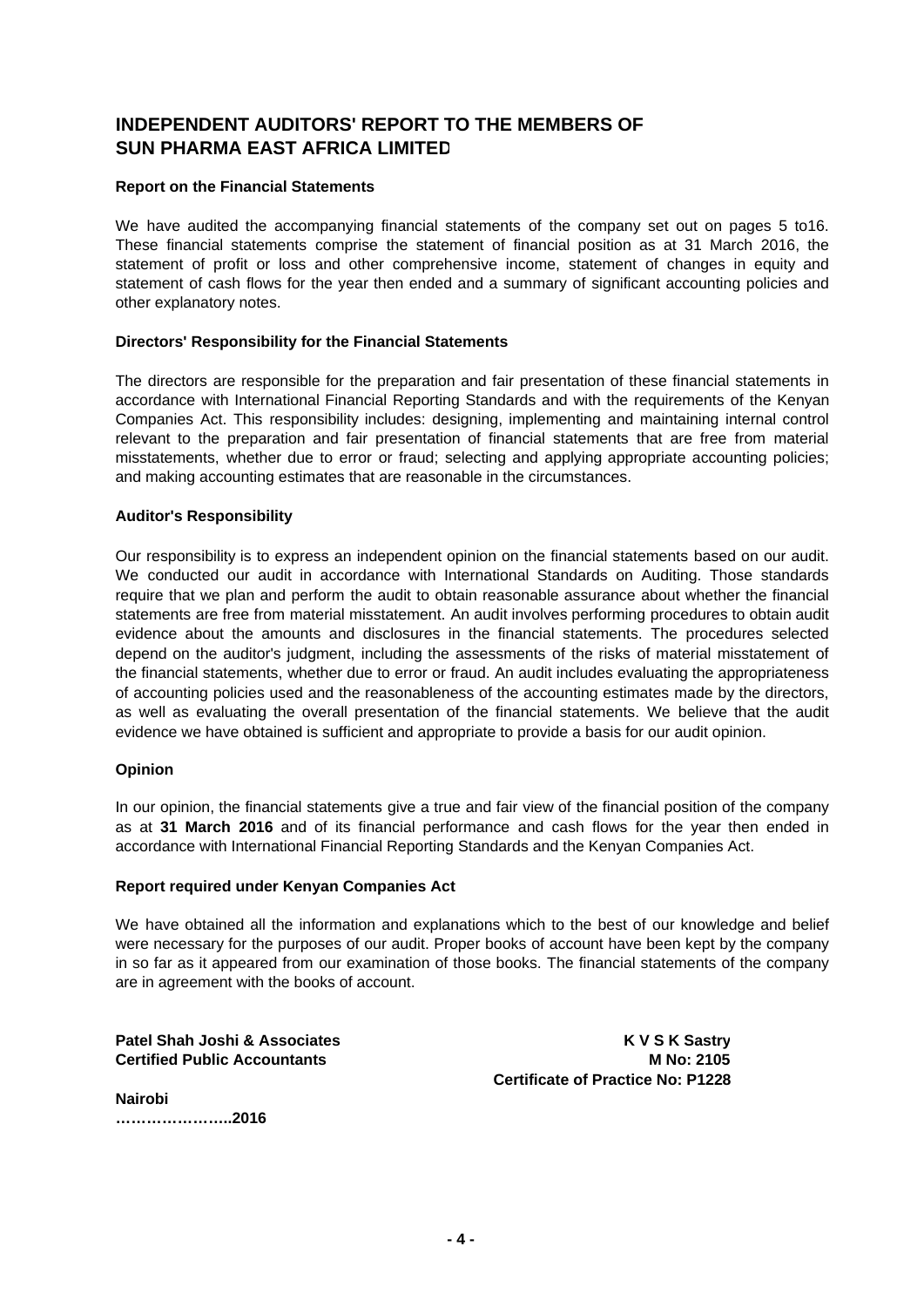# **STATEMENT OF PROFIT OR LOSS AND OTHER COMPREHENSIVE INCOME FOR THE YEAR ENDED 31 MARCH 2016**

|                                                                                                          | <b>Notes</b> | 2016<br>K Sh                                                  | 10 Months<br>2015<br>K Sh             |
|----------------------------------------------------------------------------------------------------------|--------------|---------------------------------------------------------------|---------------------------------------|
| Turnover                                                                                                 |              | 192,309,453                                                   |                                       |
| Cost of sales                                                                                            |              | (183,120,592)                                                 | (299, 250)                            |
| Gross profit / (loss)                                                                                    |              | 9,188,861                                                     | (299, 250)                            |
| Net foreign exchange fluctuations<br>Administration costs<br>Marketing expenses<br>Other operating costs |              | (1,813,597)<br>(52, 169, 596)<br>(27, 744, 244)<br>(759, 585) | (1,078,719)                           |
| <b>Operating loss</b>                                                                                    |              | (73, 298, 162)                                                | (1,377,969)                           |
| Finance cost                                                                                             |              | (1,226,290)                                                   |                                       |
| Loss before tax                                                                                          | $\mathbf{2}$ | (74, 524, 452)                                                | (1, 377, 969)                         |
| Tax                                                                                                      | 3            | 21,381,371                                                    | 402,891                               |
| Net loss after tax                                                                                       |              | (53, 143, 081)                                                | (975, 078)                            |
| Other comprehensive income                                                                               |              |                                                               |                                       |
| Total comprehensive loss for the year transferred to<br>statement of changes in equity                   |              | (53, 143, 081)<br>=========                                   | (975, 078)<br>$=$ $=$ $=$ $=$ $=$ $=$ |

Independent auditors' report - page 4

The accounting policies and notes on pages 9 to 16 form an integral part of these financial statements.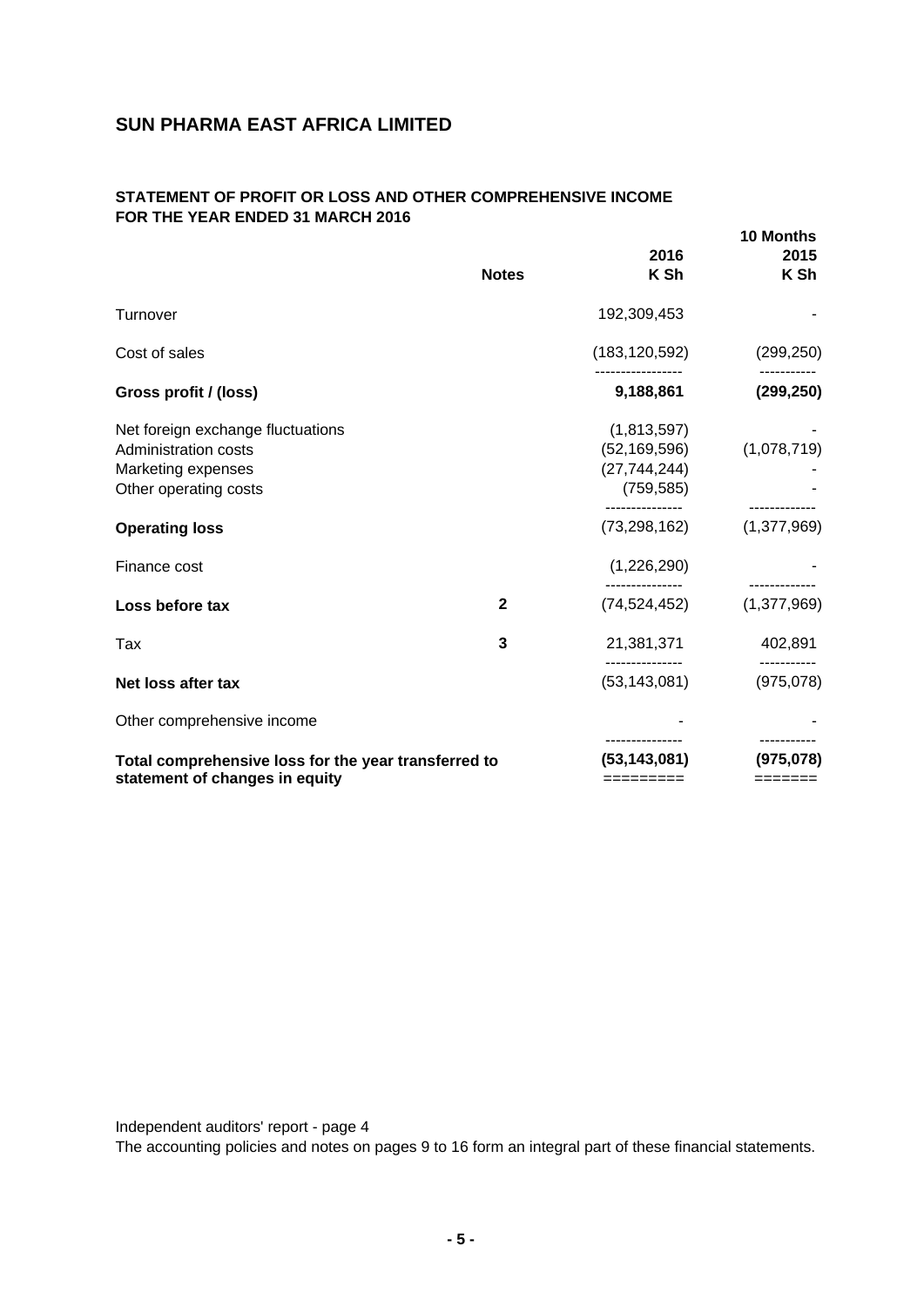# **STATEMENT OF FINANCIAL POSITION AS AT 31 MARCH 2016**

| 2,292,095<br>253,666<br>21,784,262<br>---------------<br>24,330,023<br>---------------<br>147,976,168 | 402,891<br>-----------<br>402,891<br>-----------                    |
|-------------------------------------------------------------------------------------------------------|---------------------------------------------------------------------|
|                                                                                                       |                                                                     |
|                                                                                                       |                                                                     |
|                                                                                                       |                                                                     |
|                                                                                                       |                                                                     |
|                                                                                                       |                                                                     |
|                                                                                                       |                                                                     |
|                                                                                                       |                                                                     |
|                                                                                                       |                                                                     |
| 129,269,248                                                                                           | 220,417                                                             |
| 6,497,182                                                                                             | 8,916,114                                                           |
| ----------------<br>283,742,598                                                                       | -----------<br>9,136,531                                            |
| ----------------                                                                                      | -------------                                                       |
| 308,072,621                                                                                           | 9,539,422<br>========                                               |
|                                                                                                       |                                                                     |
|                                                                                                       |                                                                     |
| 100,000                                                                                               | 100,000                                                             |
| (54, 118, 159)                                                                                        | (975, 078)                                                          |
| (54,018,159)                                                                                          | -----------<br>(875,078)                                            |
| ---------------                                                                                       | -----------                                                         |
|                                                                                                       |                                                                     |
| 44,799,867<br>---------------                                                                         | 9,790,300<br>-------------                                          |
|                                                                                                       |                                                                     |
| 317,290,913                                                                                           | 624,200                                                             |
|                                                                                                       | -----------                                                         |
| 308,072,621                                                                                           | 9,539,422                                                           |
|                                                                                                       | ==========<br>---------------<br>----------------<br>$=$ ========== |

Independent auditors' report - page 4 The accounting policies and notes on pages 9 to 16 form an integral part of these financial statements.

**The financial statements were approved by the Board of Directors on ……..………...2016 and signed on its behalf by:-**

**\_\_\_\_\_\_\_\_\_\_\_\_\_\_\_\_\_\_ \_\_\_\_\_\_\_\_\_\_\_\_\_\_\_\_\_\_**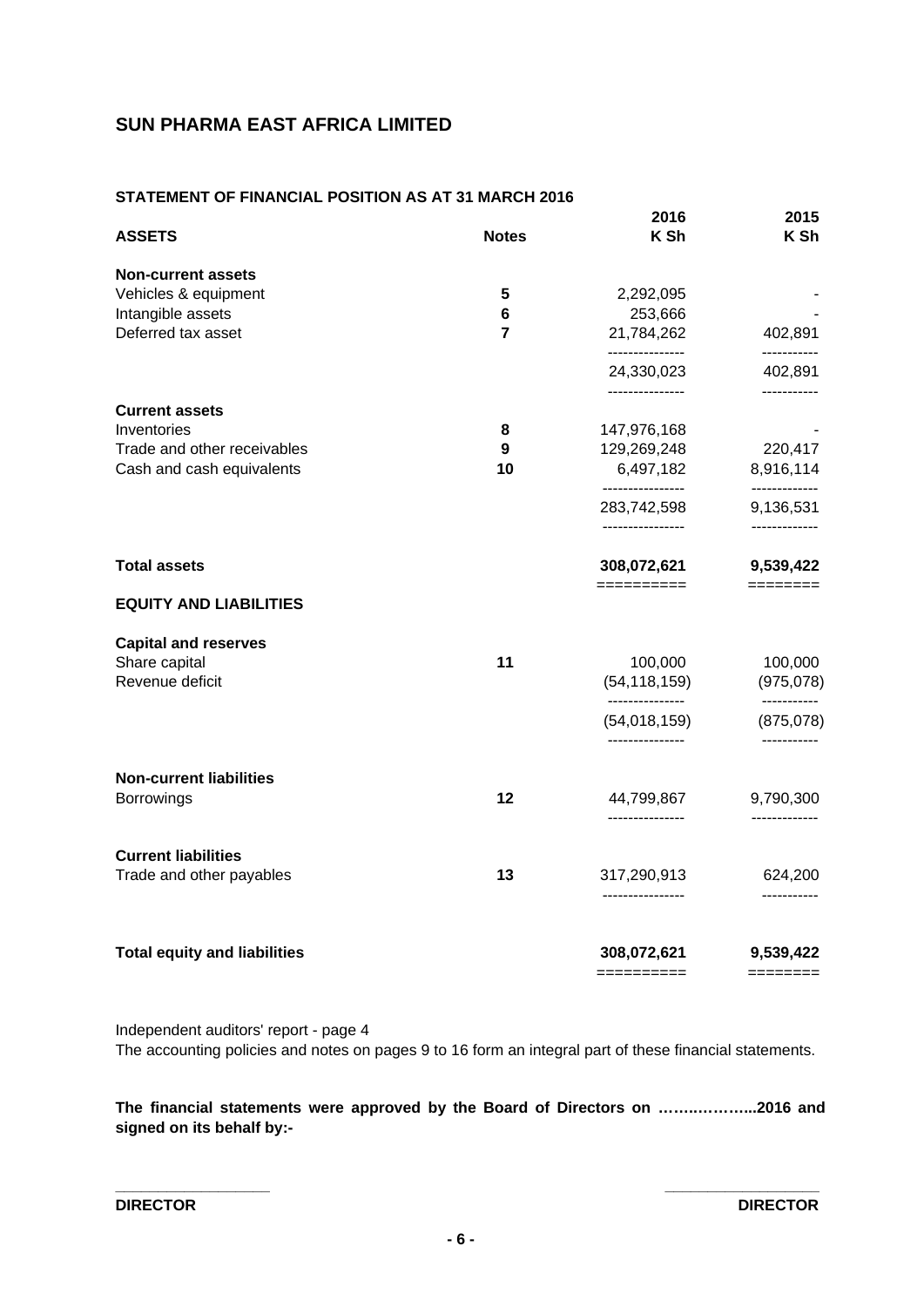# **STATEMENT OF CHANGES IN EQUITY FOR THE YEAR ENDED 31 MARCH 2016**

|                                       | <b>Share</b><br>capital | Revenue<br>reserve | <b>Total</b>   |
|---------------------------------------|-------------------------|--------------------|----------------|
|                                       | K Sh                    | K Sh               | K Sh           |
| Total comprehensive loss for the year |                         | (975,078)          | (975,078)      |
| <b>Transaction with owners</b>        |                         |                    |                |
| Share capital introduced              | 100,000                 |                    | 100,000        |
| Balance as at 31 March 2015           | 100,000                 | (975,078)          | (875,078)      |
| Total comprehensive loss for the year |                         | (53, 143, 081)     | (53, 143, 081) |
|                                       | 100,000                 | (54, 118, 159)     | (54, 018, 159) |
|                                       |                         |                    |                |

Independent auditors' report - page 4

The accounting policies and notes on pages 9 to 16 form an integral part of these financial statements.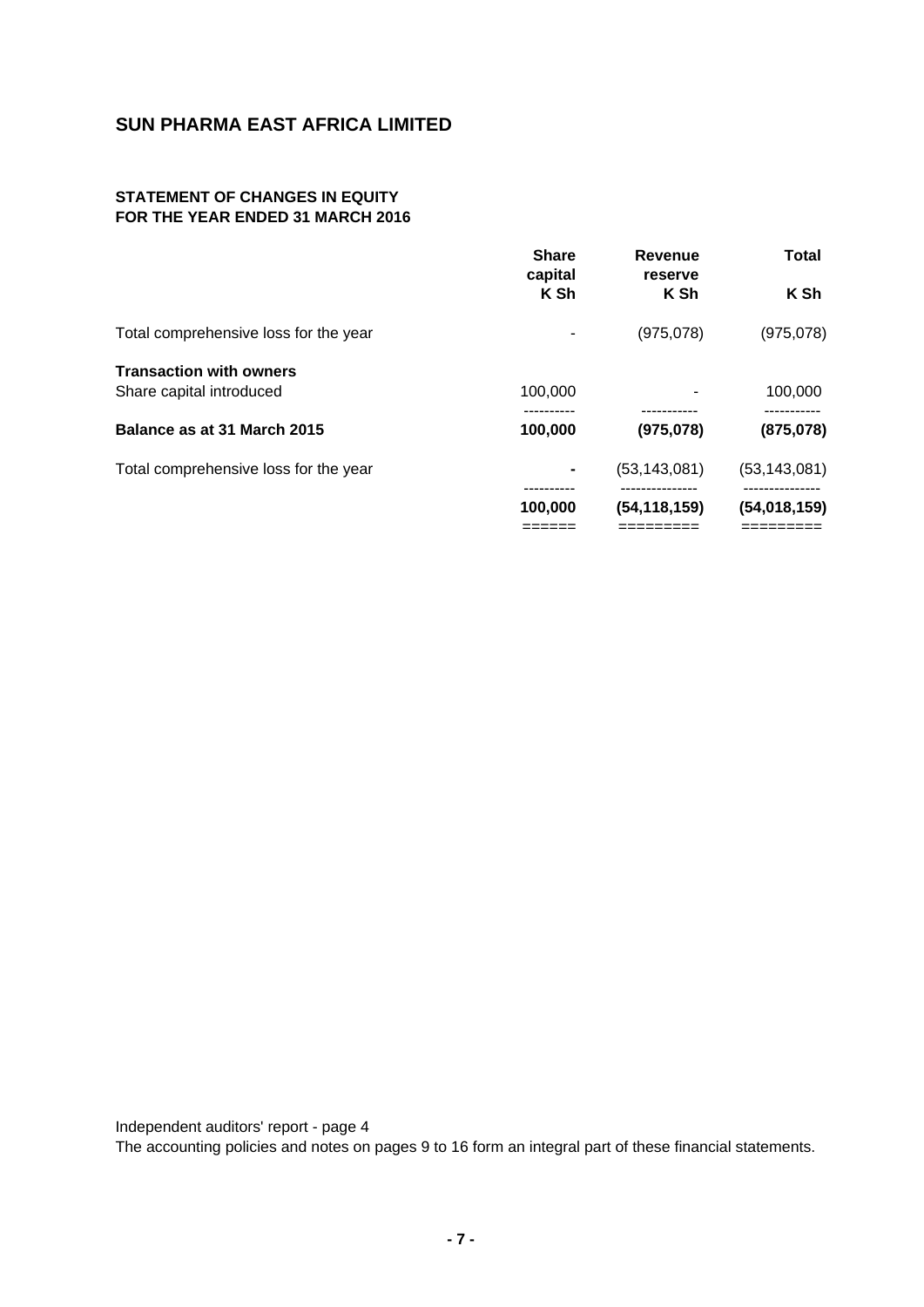## **STATEMENT OF CASH FLOWS FOR THE YEAR ENDED 31 MARCH 2016 10 Months**

|                                                                                                           | <b>Notes</b> | 2016<br>K Sh                          | 2015<br>K Sh               |
|-----------------------------------------------------------------------------------------------------------|--------------|---------------------------------------|----------------------------|
| <b>Operating activities</b>                                                                               |              |                                       |                            |
| Cash used in operations                                                                                   | 14           | (35, 873, 333)                        | (974, 186)                 |
| Net cash used in operating activities                                                                     |              | ---------------<br>(35, 873, 333)     | -----------<br>(974, 186)  |
| <b>Investing activities</b>                                                                               |              |                                       |                            |
| Purchase of motor vehicles and equipment<br>Purchase of software                                          | 5<br>6       | (3,051,680)<br>(317,083)              |                            |
| Net cash used in investing activities                                                                     |              | --------------<br>(3,368,763)         | -------------              |
| <b>Financing activities</b><br>Share capital introduced                                                   |              |                                       | 100,000                    |
| Proceeds from loan                                                                                        | 12           | 35,009,567<br>---------------         | 9,790,300<br>------------- |
| Net cash generated from financing activities                                                              |              | 35,009,567                            | 9,890,300                  |
| (Decrease) / increase in cash and cash equivalents                                                        |              | (4,232,529)                           | 8,916,114                  |
| Movement in cash and cash equivalents                                                                     |              | ========                              | $=$ =======                |
| At the start of the year<br>(Decrease) / increase during the year<br>Effect of exchange rate fluctuations |              | 8,916,114<br>(4,232,529)<br>1,813,597 | 8,916,114                  |
| At the end of the year                                                                                    | 10           | 6,497,182<br>========                 | 8,916,114<br>$=$ =======   |

Independent auditors' report - page 4

The accounting policies and notes on pages 9 to 16 form an integral part of these financial statements.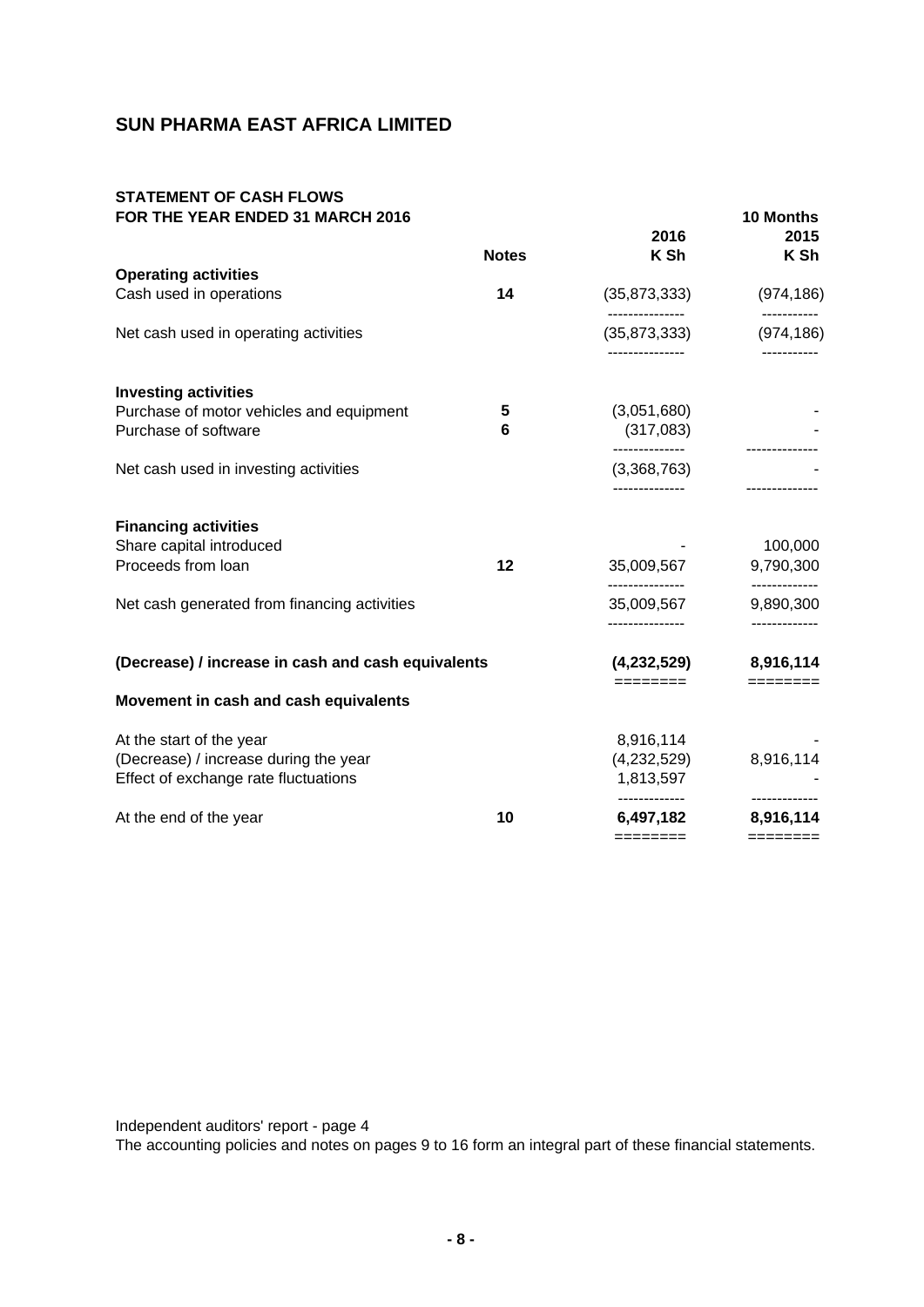## **NOTES TO THE FINANCIAL STATEMENTS FOR THE YEAR ENDED 31 MARCH 2016**

## **1. SIGNIFICANT ACCOUNTING POLICIES**

The principal accounting policies adopted in the preparation of these financial statements are set out below:-

#### **a) Accounting convention**

The financial statements were prepared in accordance with and comply with International Financial Reporting Standards. They were prepared under the historical cost convention.

#### **b) Depreciation**

Depreciation is charged on fixed assets so as to write off their cost over their expected useful lives using the reducing balance method, at the following annual rates:-

| Motor vehicles   | 25%      |
|------------------|----------|
| Office equipment | $12.5\%$ |

#### **c) Intangible assets**

The cost of computer software is capitalised on the basis of the total sums incurred by the company to acquire and bring to use the specific software. These costs are amortised over their estimated useful life of five years.

#### **d) Inventories**

Inventories are consistently valued by the directors at the lower of cost and net realizable value with due allowance for any obsolete and slow moving items. Cost is determined by the weighted average cost method. Net realizable value is the estimate of the selling price in the ordinary course of business, less the costs of completion and selling expenses.

## **e) Trade and other receivables**

Trade receivables are carried at original invoiced amounts less provision for impairment. A provision for impairment is established when there is objective evidence that the company will not be able to collect the amounts due. Such provisions are recognised in the income statement as bad debts in the year in which they are identified.

#### **f) Cash and cash equivalents**

Cash and cash equivalents include cash in hand, cash at bank and short-term deposits with banks.

#### **g) Borrowings**

difference between the proceeds received (net of transaction costs) and the redemption value is recognized in the statement of profit or loss over the period of the borrowing as an interest expense. Borrowings are classified as current liabilities unless the company has unconditional right to defer settlement of the liability for at least 12 months after the statement of financial position date.

#### **h) Trade and other payables**

Liabilities for trade and other amounts payable are carried at cost which is the fair value of the consideration to be paid in the future for goods and services received, whether or not billed.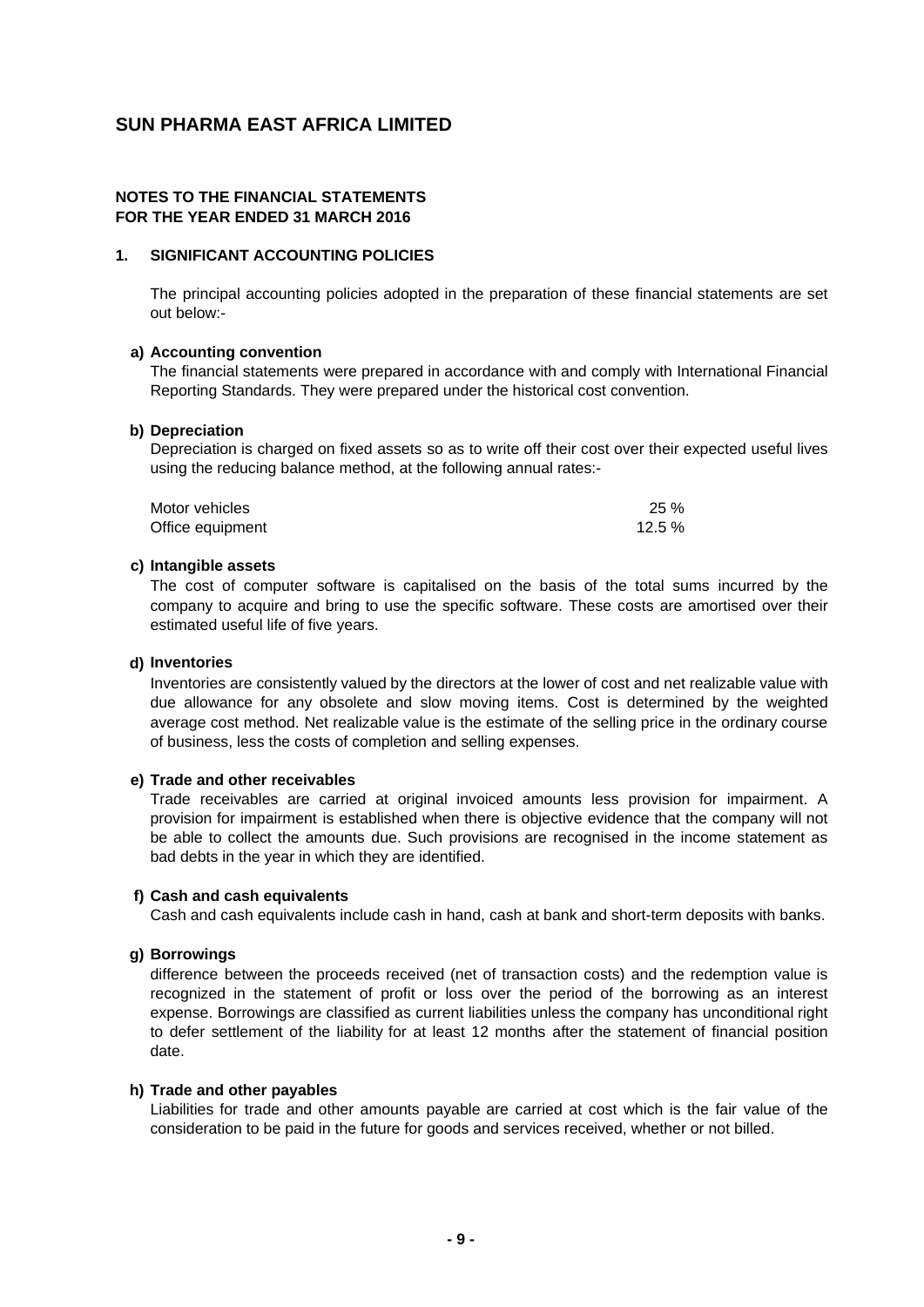## **NOTES TO THE FINANCIAL STATEMENTS FOR THE YEAR ENDED 31 MARCH 2016**

## **1. SIGNIFICANT ACCOUNTING POLICIES**

## **i) Foreign currencies**

Assets and liabilities in foreign currency are translated into Kenya shillings at the rate of exchange ruling at the statement of financial position date. Transactions during the year in foreign currency are translated at the rate of exchange ruling at the transaction date. Any exchange fluctuations are dealt with in the statement of profit or loss.

## **j) Tax**

Tax is provided at the rate of thirty per cent based on the results for the year as adjusted in accordance with the current tax legislation.

## **k) Deferred tax**

Deferred tax is provided using the liability method for all temporary differences arising between the tax bases of assets and liabilities and their carrying values for financial reporting purposes. Currently enacted tax rates are used to determine deferred income tax.

## **l) Revenue recognition**

Sales represents invoices raised during the year net of discounts and credit notes and excluding Value Added Tax (VAT).

All other income is recognised on receipt basis.

## **m) Comparative figures**

Comparative figures are adjusted, wherever necessary, to conform to the changes in the presentation for the current year.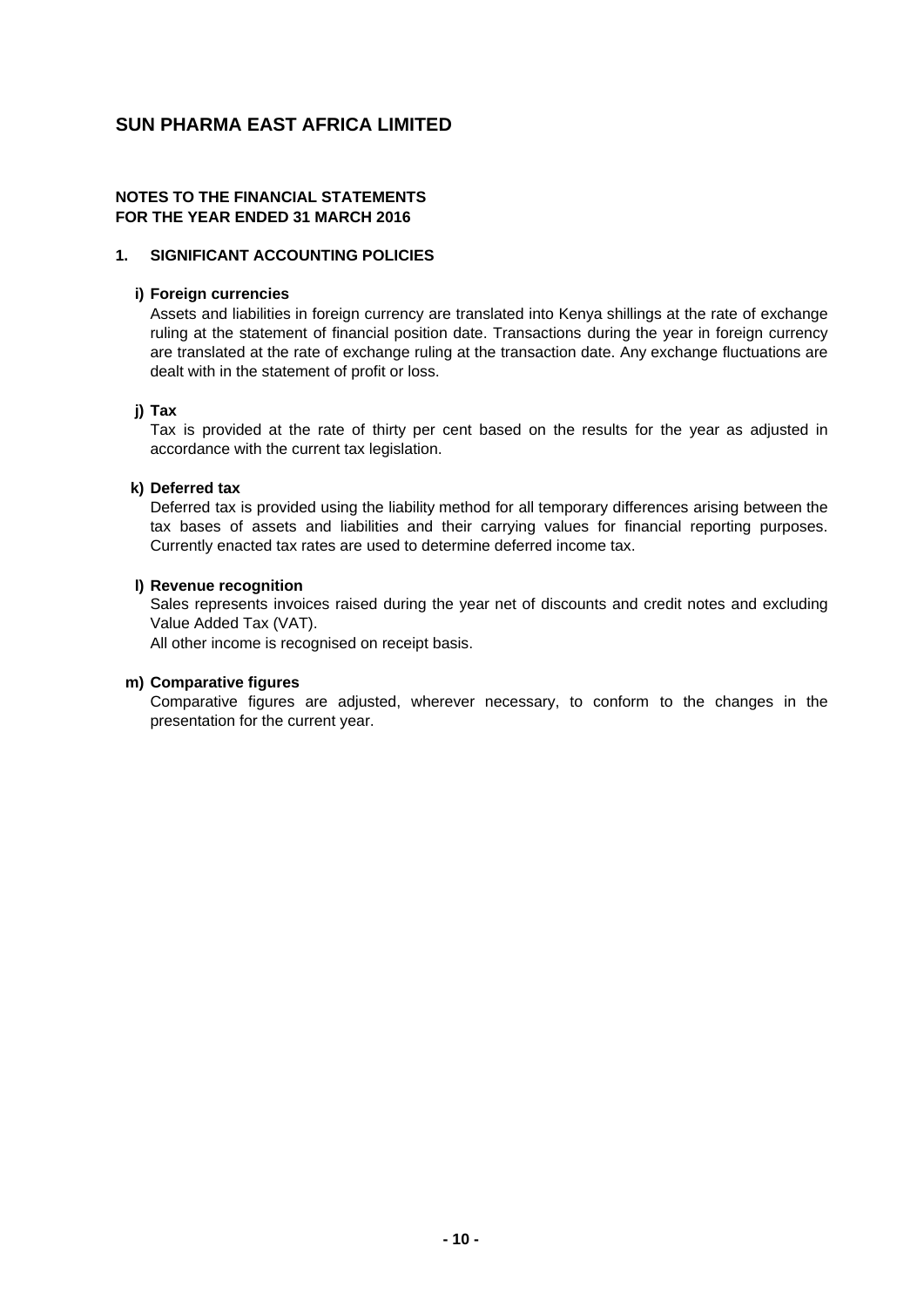## **NOTES TO THE FINANCIAL STATEMENTS FOR THE YEAR ENDED 31 MARCH 2016 10 Months**

| 2. | <b>OPERATING LOSS</b>             | 2016<br>K Sh | 2015<br>K Sh |
|----|-----------------------------------|--------------|--------------|
|    | is stated after charging:         |              |              |
|    | Amortisation of intangible assets | 63,417       |              |
|    | Auditors' remuneration            | 250,000      | 20,000       |
|    | Depreciation                      | 759,585      |              |
|    | Directors' remuneration           | 6,990,753    |              |
|    | Staff cost - Note 16              | 38,030,191   | 964,537      |
|    |                                   |              |              |
| 3. | <b>FINANCE COST</b>               |              |              |
|    | Interest on loan                  | 1,226,290    |              |
|    | Foreign exchange fluctuations     | 681,599      |              |
|    |                                   |              |              |
|    |                                   | 1,907,889    |              |
|    |                                   | --------     |              |

# **4. TAX**

| Tax credit                   | (21, 381, 371)           | (402, 891) |
|------------------------------|--------------------------|------------|
| Deferred tax credit - Note 7 | (21, 381, 371)           | (402, 891) |
| Current tax                  | $\overline{\phantom{a}}$ |            |
| This comprises:              |                          |            |

The tax on the company's loss before tax differs from the theoretical amount that would arise using the basic tax rate as follows:

| Tax credit                               | (21, 381, 371) | (402, 891)  |
|------------------------------------------|----------------|-------------|
|                                          |                |             |
| Permanent difference                     | 1.876          |             |
| Expenses not deductible for tax purposes | 974.089        | 10.500      |
| Tax effects of :-                        |                |             |
| Tax calculated at the rate of 30%        | (22, 357, 336) | (413, 391)  |
|                                          |                |             |
| Net loss before tax                      | (74, 524, 452) | (1,377,969) |
|                                          |                |             |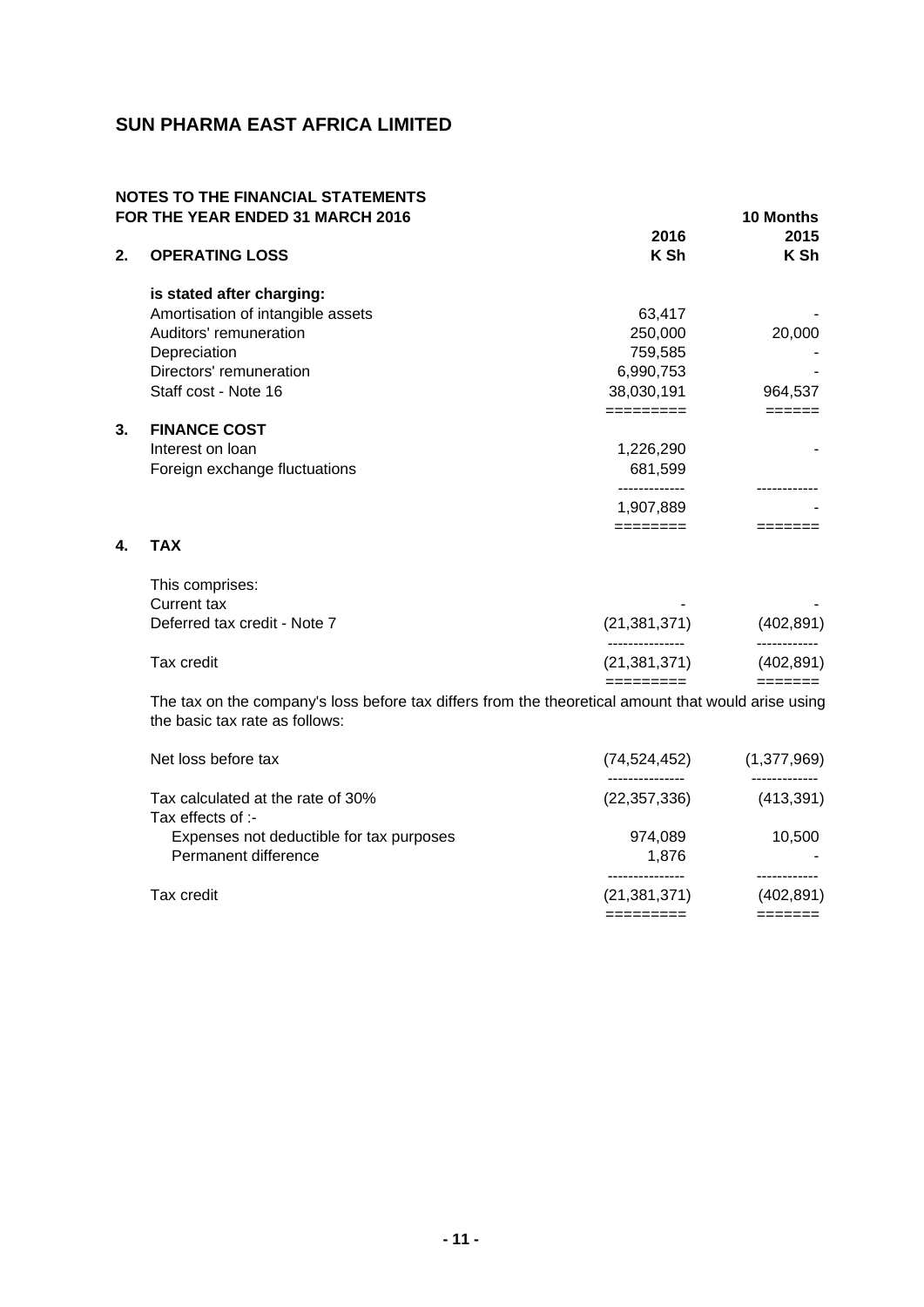## **NOTES TO THE FINANCIAL STATEMENTS FOR THE YEAR ENDED 31 MARCH 2016**

# **5. VEHICLES AND EQUIPMENT**

|    | <b>COST</b><br>Additions during the year | <b>Motor</b><br><b>Vehicles</b><br>K Sh<br>3,025,000 | <b>Office</b><br><b>Equipment</b><br>K Sh<br>26,680 | <b>Total</b><br>K Sh<br>3,051,680 |
|----|------------------------------------------|------------------------------------------------------|-----------------------------------------------------|-----------------------------------|
|    | At end of year                           | -------------<br>3,025,000                           | ---------<br>26,680                                 | -------------<br>3,051,680        |
|    | <b>DEPRECIATION</b>                      | -------------                                        |                                                     | -----------                       |
|    | Charge for the year                      | 756,250                                              | 3,335                                               | 759,585                           |
|    | At end of year                           | .<br>756,250                                         | --------<br>3,335                                   | -----------<br>759,585            |
|    |                                          |                                                      |                                                     |                                   |
|    | <b>CARRYING VALUES</b>                   |                                                      |                                                     |                                   |
|    | As at 31.03.2016                         | 2,268,750<br>$=$ $=$ $=$ $=$ $=$ $=$ $=$             | 23,345<br>$=$ $=$ $=$ $=$ $=$ $=$                   | 2,292,095<br>$=$ = = = = = = =    |
|    |                                          |                                                      |                                                     | 10 Months                         |
| 6. | <b>INTANGIBLE ASSETS</b>                 |                                                      | 2015<br>K Sh                                        | 2014<br>K Sh                      |
|    | Additions during the year                |                                                      | 317,083                                             |                                   |
|    | Cost at end of year                      |                                                      | ----------<br>317,083                               |                                   |
|    |                                          |                                                      | ----------                                          |                                   |
|    | <b>Amortisation</b>                      |                                                      |                                                     |                                   |
|    | Charge for the year                      |                                                      | 63,417                                              |                                   |
|    |                                          |                                                      | ---------                                           |                                   |
|    |                                          |                                                      | 63,417                                              |                                   |
|    | <b>CARRYING VALUE</b>                    |                                                      |                                                     |                                   |
|    | As at 31 March                           |                                                      | 253,666                                             |                                   |
|    |                                          |                                                      | $=$ $=$ $=$ $=$ $=$ $=$                             | $=$ $=$ $=$ $=$ $=$ $=$ $=$       |
|    |                                          |                                                      |                                                     |                                   |

Intangible assets refer to the cost of acquisition of tally accounting software & payroll software.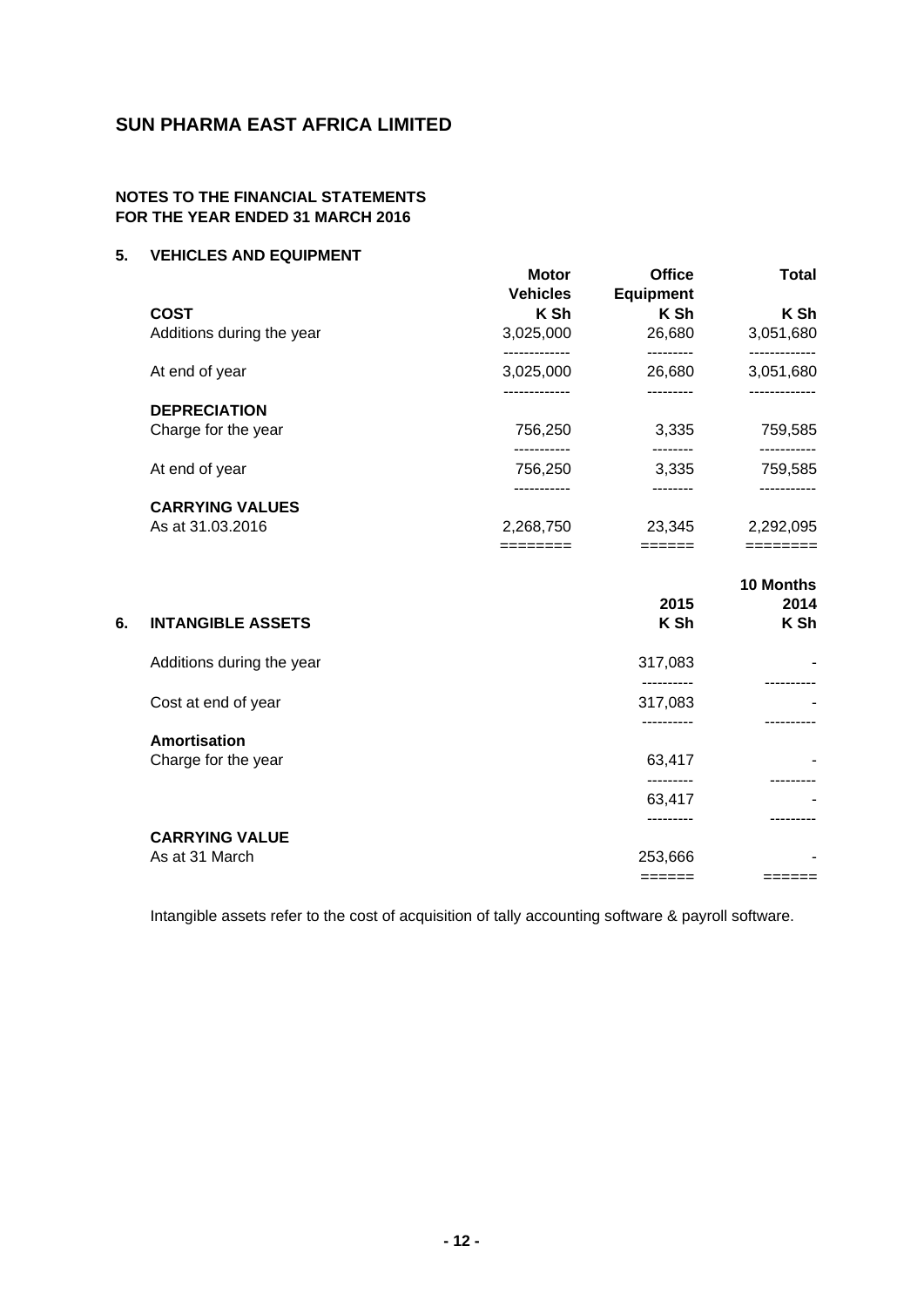## **NOTES TO THE FINANCIAL STATEMENTS FOR THE YEAR ENDED 31 MARCH 2016 10 Months**

| <b>FUR THE TEAR ENDED 31 MARGH 2010</b> |      | TU MUNITIS |
|-----------------------------------------|------|------------|
|                                         | 2016 | 2015       |
| 7. DEFERRED TAX                         | K Sh | K Sh       |

Deferred taxes are calculated, in full, on all temporary differences under the liability method using an enacted tax rate of 30 %. The movement of deferred tax account is as follows:

| At end of year           | (21, 784, 262) | (402, 891) |
|--------------------------|----------------|------------|
|                          | . <b>.</b> .   |            |
| Credit to profit or loss | (21, 381, 371) | (402, 891) |
| At start of year         | (402.891)      |            |
|                          |                |            |

Deferred tax asset and deferred tax credit in the statement of profit or loss is attributable to the following items:

|                                          | 01-Apr-15  | <b>Credit to</b><br>P/L         | 31-Mar-16                 |
|------------------------------------------|------------|---------------------------------|---------------------------|
| Deferred tax asset                       | K Sh       | K Sh                            | K Sh                      |
| Tax losses carried forward               | (402, 891) | (20, 569, 513)                  | (20, 972, 404)            |
| Unrealised exchange differences          |            | (811, 858)                      | (811, 858)<br>            |
| Net deferred tax asset                   | (402, 891) | (21, 381, 371)                  | (21, 784, 262)            |
|                                          | =======    | =========                       | $=$ ========              |
| 8.<br><b>INVENTORIES</b>                 |            |                                 |                           |
| Stock-in-trade                           |            | 147,976,168                     |                           |
| 9.<br><b>TRADE AND OTHER RECEIVABLES</b> |            | =========                       |                           |
| Trade receivables                        |            | 128,374,858                     |                           |
| Prepayments                              |            | 877,724                         | 220,417                   |
| Other receivables                        |            | 16,665                          |                           |
|                                          |            | ----------------<br>129,269,248 | ----------<br>220,417     |
|                                          |            | =========                       | $=$ $=$ $=$ $=$ $=$ $=$   |
| 10. CASH AND CASH EQUIVALENTS            |            |                                 |                           |
| Cash in hand                             |            | 6,407                           |                           |
| Balances at bank                         |            | 6,490,775                       | 8,916,114                 |
|                                          |            | .<br>6,497,182                  | ------------<br>8,916,114 |
|                                          |            |                                 | $=$ =======               |

For the purpose of the statement of cash flows, the year end cash and cash equivalents comprise of the above.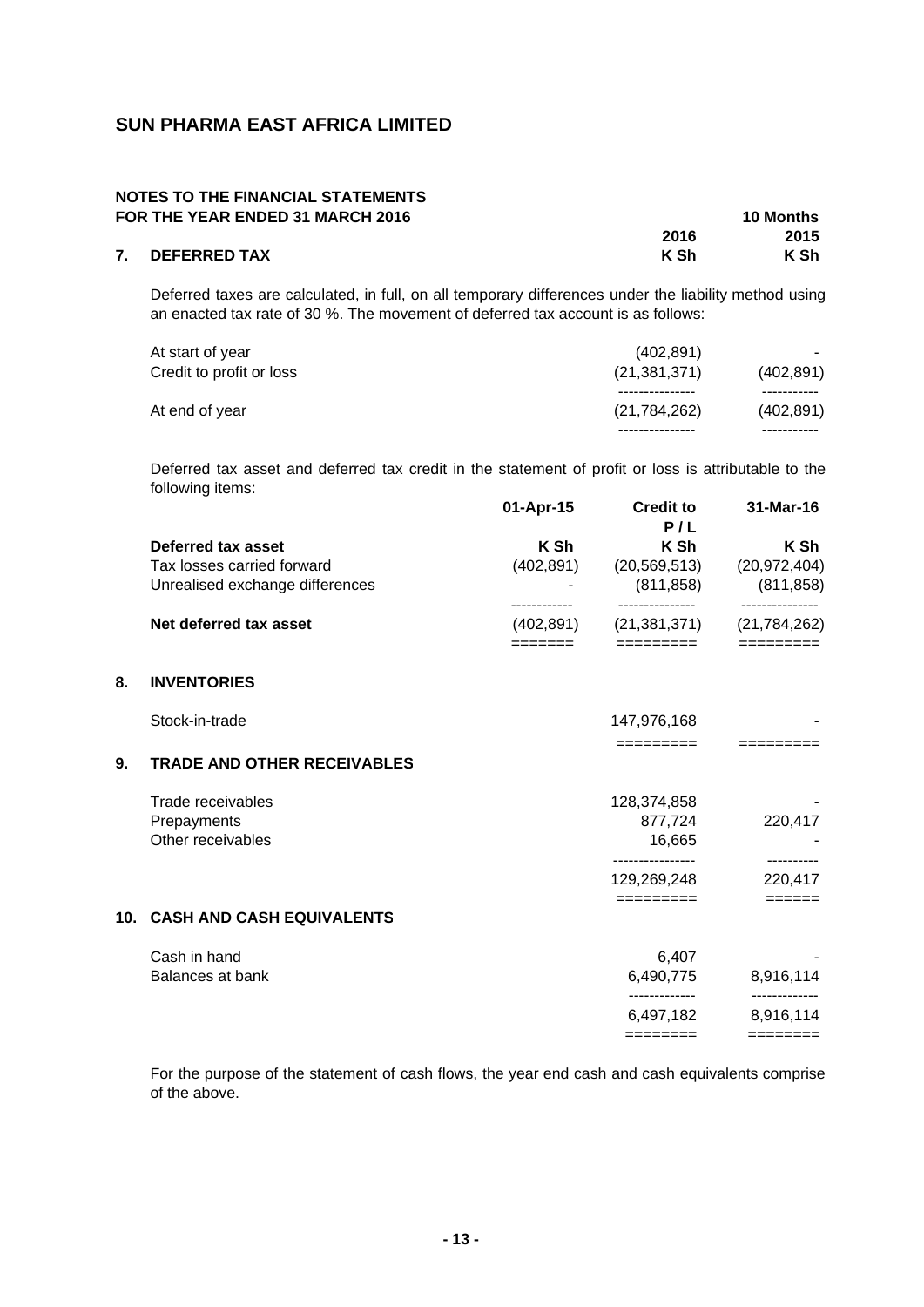#### **NOTES TO THE FINANCIAL STATEMENTS FOR THE YEAR ENDED 31 MARCH 2016 10 Months**

|                                        |                                      | בווווטויט טו |
|----------------------------------------|--------------------------------------|--------------|
|                                        | 2016                                 | 2015         |
| <b>11. SHARE CAPITAL</b>               | K Sh                                 | K Sh         |
| Authorized, issued & fully paid-up:    |                                      |              |
| 1,000 Ordinary Shares of K Sh 100 each | 100,000                              | 100,000      |
|                                        |                                      |              |
| 12. BORROWINGS                         |                                      |              |
| Non - current                          |                                      |              |
| Loan from related party - Note 15      | 44,799,867                           | 9,790,300    |
|                                        |                                      |              |
|                                        | י טו זווב ובחוז במטבס טו וווחסו בטוט |              |

The loan from related party (Sun Pharma Global FZE) carries interest at 4% per annum on outstanding principal amount from 1st April 2015. The loan is unsecured and has no fixed repayment schedule.

## **13. TRADE AND OTHER PAYABLES**

|                          | 317.290.913 | 624.200 |
|--------------------------|-------------|---------|
|                          |             |         |
| Balance due to director  | 328,000     | 328,000 |
| Provisions and accruals  | 10.065.117  | 296.200 |
| Trade payables - Note 15 | 306.897.796 |         |

## **14. CASH USED IN OPERATIONS**

Reconciliation of net loss before tax to cash used in operations:

| Net loss before tax                  | (74, 524, 452)  | (1,377,969) |
|--------------------------------------|-----------------|-------------|
| <b>Adjustments for:</b>              |                 |             |
| Amortisation of intangible asset     | 63,417          |             |
| Depreciation                         | 759,585         |             |
| Effect of exchange rate fluctuations | (1,813,597)     |             |
| <b>Changes in working capital:</b>   |                 |             |
| Increase in inventories              | (147, 976, 168) |             |
| Increase in receivables              | (129, 048, 831) | (220, 417)  |
| Increase in payables                 | 316,666,713     | 624,200     |
|                                      |                 |             |
| Cash used in operations              | (35,873,333)    | (974, 186)  |
|                                      |                 |             |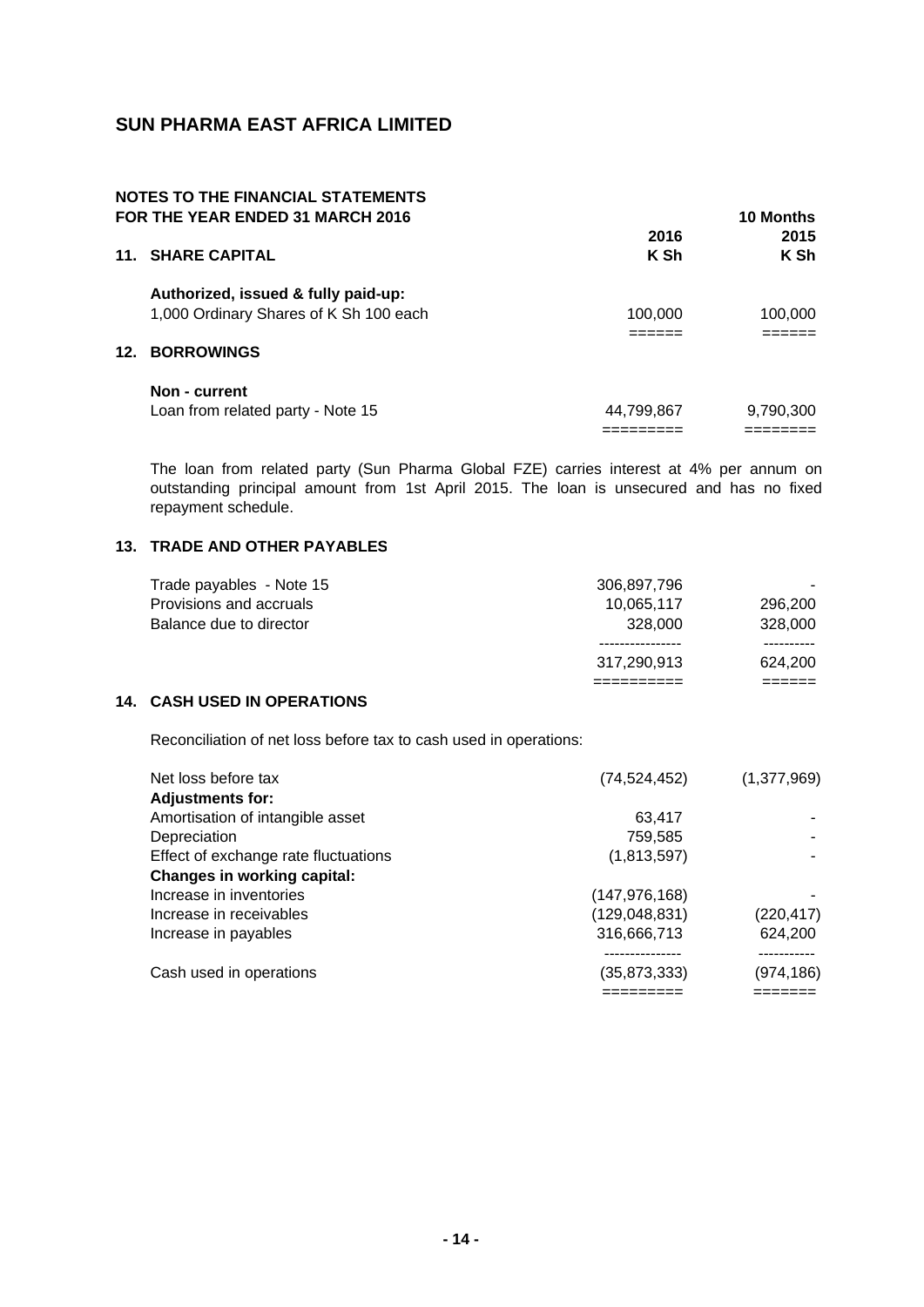# **NOTES TO THE FINANCIAL STATEMENTS FOR THE YEAR ENDED 31 MARCH 2016 10 Months**

| I VI\ IIIL I LAI\ LIVLLD VI MAI\VII LVIV |      | טווועווט עו |
|------------------------------------------|------|-------------|
|                                          | 2016 | 2015        |
| <b>15. RELATED PARTY TRANSACTIONS</b>    | K Sh | K Sh        |

The following arm's length transactions were carried out with parties which are related through common shareholding and / or common directorships.

| Purchases of goods                                            | 306.897.796     |            |
|---------------------------------------------------------------|-----------------|------------|
|                                                               |                 | ======     |
| The following amounts are due from or due to related parties: |                 |            |
| Payables to related party - Note 13                           |                 |            |
| Sun Pharmaceuticals Industries Ltd                            | 306,897,796     |            |
|                                                               |                 |            |
| Borrowing from related party - Note 12                        |                 |            |
| Sun Pharma Global FZE                                         | 44,799,867      | 9,790,300  |
|                                                               | =========       | ========   |
| <b>16. STAFF COST</b>                                         |                 |            |
| Salaries and Wages                                            | 36,117,640      | 964,537    |
| Staff welfare                                                 | 1,912,551       |            |
|                                                               | --------------- | ---------- |
|                                                               | 38,030,191      | 964,537    |
|                                                               | :========       | ======     |

The average number of staff in employment during the year was 38 (2015:1).

# **17. INCORPORATION AND DOMICILE**

The Company is incorporated in Kenya under the Companies Act and is domiciled in Kenya.

## **18. CURRENCY**

These financial statements are presented in Kenya Shillings (K Sh).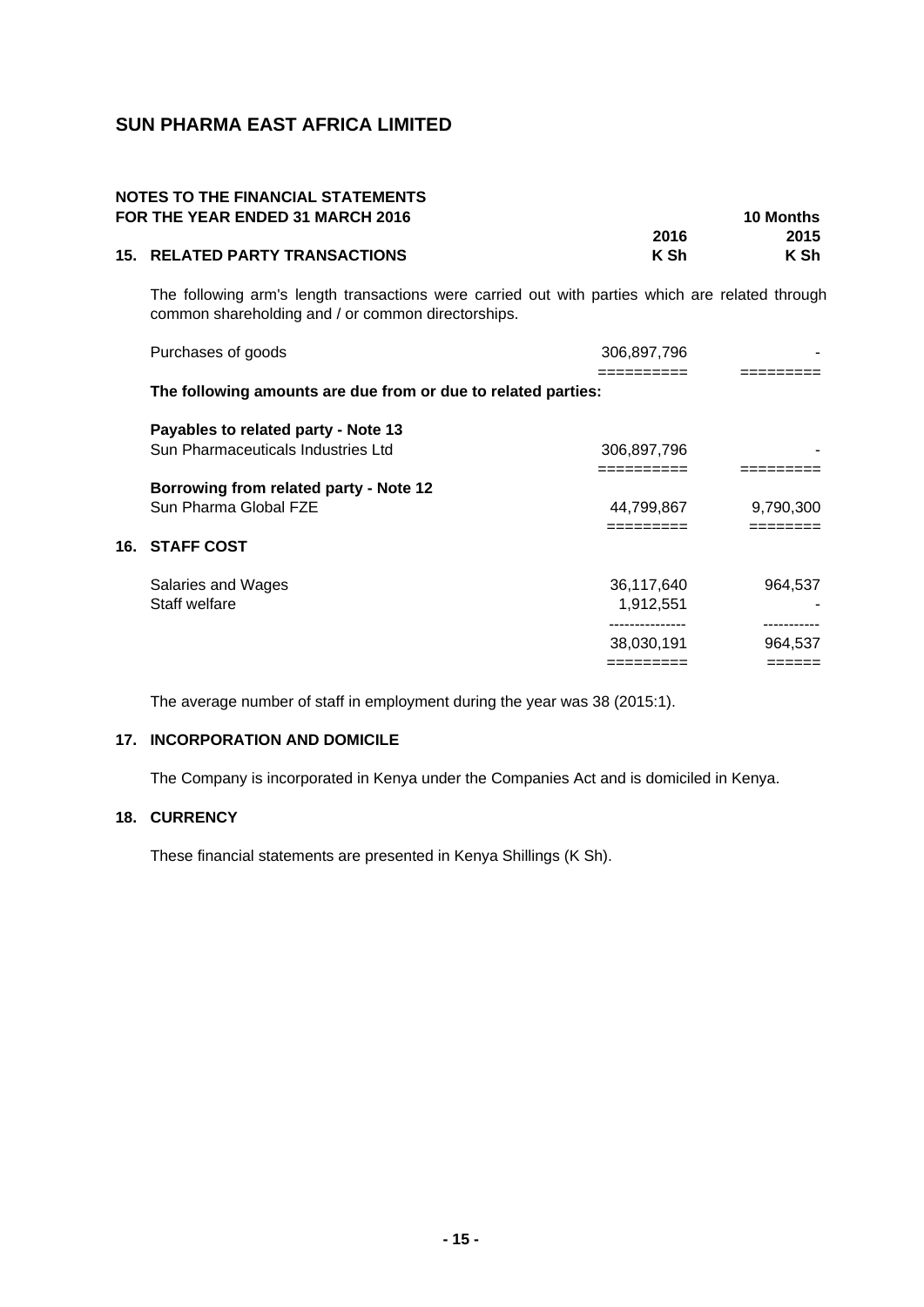## **NOTES TO THE FINANCIAL STATEMENTS FOR THE YEAR ENDED 31 MARCH 2016**

#### **19. FINANCIAL RISK MANAGEMENT POLICIES**

The company's activities expose it to a variety of financial risks including credit and liquidity risks, effects of changes in foreign currency, interest rates as well as changes in market prices of company's products. The company's overall risk management programme focuses on unpredictability of changes in business environment and seeks to minimize the potential adverse effects of such risks on its performance by setting acceptable levels of risk. The company's financial risk management objectives and policies are detailed below:

#### **a) Capital risk**

The company manages its capital to ensure that it will be able to continue as a going concern while maximizing the return through the optimum use of the available resources. The capital structure of the company consists of paid up capital, retained earnings and external borrowings. The company endeavours to maximize the return on each component.

#### **b) Credit risk**

The company's credit risk is primarily attributable to trade receivables and trade payables. The company constantly monitors its credit risks on these aspects in line with its overall risk management policies and responds to specific situations within the parameters set. The company does not hedge any risks and has in place policies to ensure that credit is extended to customers with established credit history.

#### **c) Interest rate risk**

The interest rate risk exposure arises mainly from interest rate movements on the company's borrowings. Further, the company, from time to time, in order to position itself for expected demand for liquid funds, holds deposits with institutions which also is a subject of interest rate risk. The company manages the risk by a constant contact with the financial markets in order to optimize its revenue and expense and responds to any adverse situations in accordance with the general trends in financial markets.

#### **d) Liquidity risk**

The company manages its liquidity risk by intelligent treasury management practices, formulated on the basis of constant assessment of its requirements, present and future and sourcing of funds internal or external including ploughing back of its own financial resources.

#### **e) Market risk**

The company's market risk stems from procurement of its inputs and distribution of its products. The company closely monitors the implementation of its procurement policy, inventory policy as well as credit policy with a view to optimize its market share as well as to respond to external threats. The company regularly reviews its core strengths and seeks to put such strengths to optimum use to maintain its niche in the market - present and future.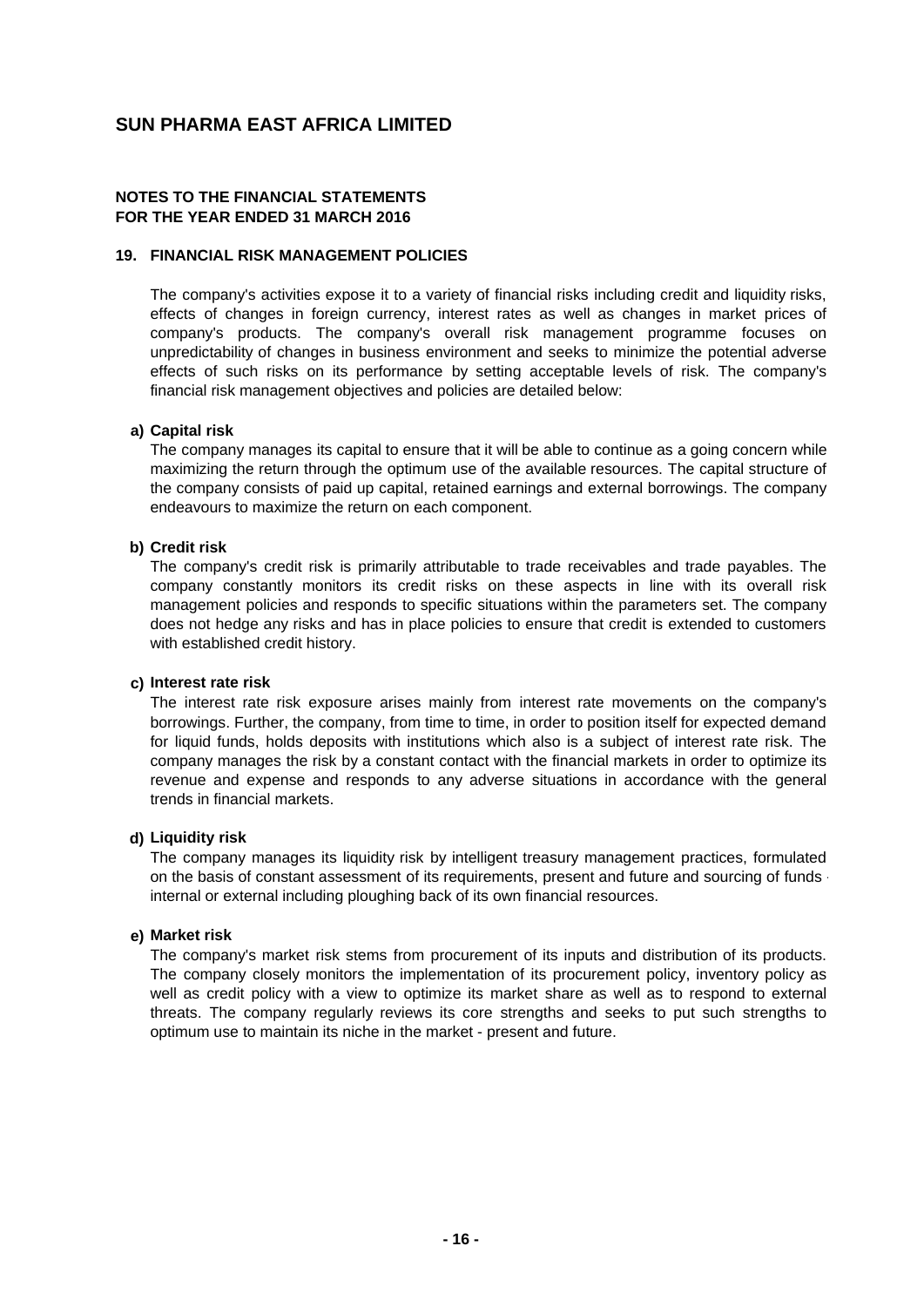# **SUN PHARMA EAST AFRICA LIMITED Annex I**

## **DETAILED STATEMENT OF PROFIT OR LOSS FOR THE YEAR ENDED 31 MARCH 2016 10 Months**

|                                                        | 2016<br>K Sh                                     | 2015<br>K Sh                 |
|--------------------------------------------------------|--------------------------------------------------|------------------------------|
| Turnover                                               | 192,309,453<br>----------------                  |                              |
| <b>Less: Cost of sales</b>                             |                                                  |                              |
| Purchases<br>Closing stock                             | 331,096,760<br>(147, 976, 168)                   | 299,250                      |
| Cost of sales                                          | -----------------<br>183,120,592                 | -----------<br>299,250       |
| Gross profit / (loss)                                  | 9,188,861                                        | (299, 250)                   |
| Foreign exchange fluctuations                          | (1,813,597)                                      | -----------                  |
|                                                        | 7,375,263<br>---------------                     | (299, 250)                   |
| <b>Less: Expenses</b>                                  |                                                  |                              |
| Administration<br>Marketing<br>Finance<br>Depreciation | 52,169,596<br>27,744,244<br>1,226,290<br>759,585 | 1,078,719                    |
|                                                        | ---------------<br>81,899,715<br>--------------- | -----------<br>1,078,719     |
| Net loss before tax                                    | (74, 524, 452)<br>=========                      | (1, 377, 969)<br>$=$ ======= |